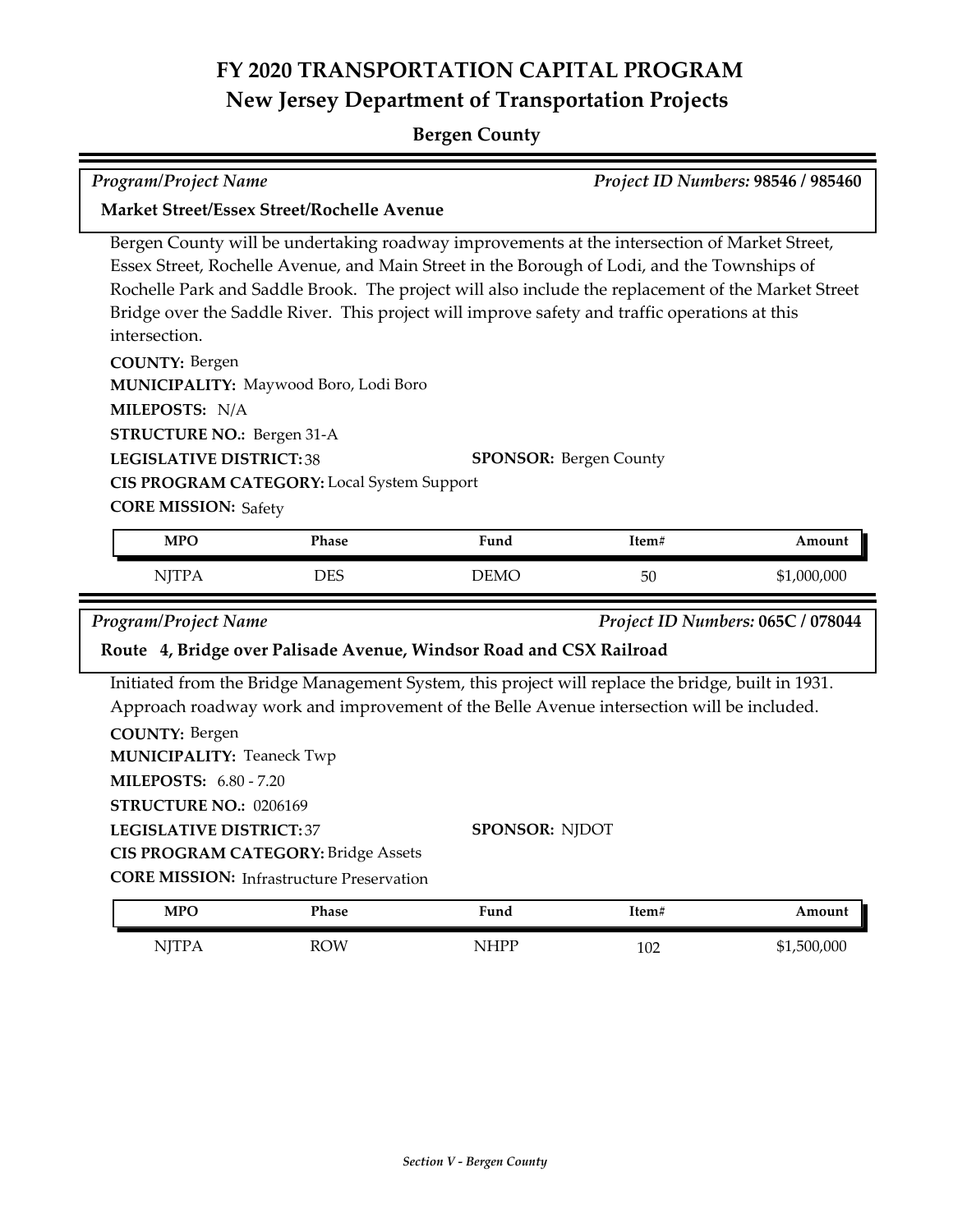## **FY 2020 TRANSPORTATION CAPITAL PROGRAM New Jersey Department of Transportation Projects**

#### **Bergen County**

| <b>Program/Project Name</b>                              |                                                                                                       |                                                                                                  |       | Project ID Numbers: 08410 / 084100 |
|----------------------------------------------------------|-------------------------------------------------------------------------------------------------------|--------------------------------------------------------------------------------------------------|-------|------------------------------------|
| Route 4, Grand Avenue Bridge                             |                                                                                                       |                                                                                                  |       |                                    |
|                                                          |                                                                                                       | This project will replace the deck structure of structurally deficient bridge built in 1931. The |       |                                    |
|                                                          | Westbound right through-lane through the intersection will be eliminated. The existing through lane   |                                                                                                  |       |                                    |
|                                                          | will be used to provide a deceleration lane, an exclusive merge lane, and an acceleration lane that   |                                                                                                  |       |                                    |
|                                                          | will introduce the right through-lane after the interchange to improve safety at the ramp terminus. A |                                                                                                  |       |                                    |
|                                                          | bus shelter will be constructed at the existing bus stop, along with ADA-compliant curb ramps and     |                                                                                                  |       |                                    |
|                                                          | sidewalks. Gaps in existing sidewalk will be eliminated.                                              |                                                                                                  |       |                                    |
| <b>COUNTY: Bergen</b>                                    |                                                                                                       |                                                                                                  |       |                                    |
| MUNICIPALITY: Englewood City                             |                                                                                                       |                                                                                                  |       |                                    |
| MILEPOSTS: 8.8-9.3                                       |                                                                                                       |                                                                                                  |       |                                    |
| <b>STRUCTURE NO.: 0206179</b>                            |                                                                                                       |                                                                                                  |       |                                    |
| <b>LEGISLATIVE DISTRICT: 37</b><br><b>SPONSOR: NJDOT</b> |                                                                                                       |                                                                                                  |       |                                    |
| <b>CIS PROGRAM CATEGORY: Bridge Assets</b>               |                                                                                                       |                                                                                                  |       |                                    |
| <b>CORE MISSION:</b> Infrastructure Preservation         |                                                                                                       |                                                                                                  |       |                                    |
| <b>MPO</b>                                               | Phase                                                                                                 | Fund                                                                                             | Item# | Amount                             |
| <b>NJTPA</b>                                             | <b>DES</b>                                                                                            | <b>NHPP</b>                                                                                      | 103   | \$4,000,000                        |

#### *Program/Project Name Project ID Numbers:* **94064 / 950194**

Ξ

#### **Route 4, Jones Road Bridge**

Initiated from the Bridge Management System, this project will replace the structurally deficient and functionally obsolete bridge, built in 1931.

| <b>COUNTY: Bergen</b> |  |
|-----------------------|--|
|-----------------------|--|

**MUNICIPALITY: Englewood City** 

**MILEPOSTS:** 9.62-9.7

**STRUCTURE NO.:** 0206182

**LEGISLATIVE DISTRICT:** 37

**CIS PROGRAM CATEGORY:** Bridge Assets

**CORE MISSION:** Infrastructure Preservation

| MPO          | Phase      | Fund | Item# | Amount      |
|--------------|------------|------|-------|-------------|
| <b>NJTPA</b> | <b>ROW</b> | NHPP | 104   | \$600,000   |
| <b>NJTPA</b> | 'Tı        | NHPP | 104A  | \$6,000,000 |

**SPONSOR:** NJDOT